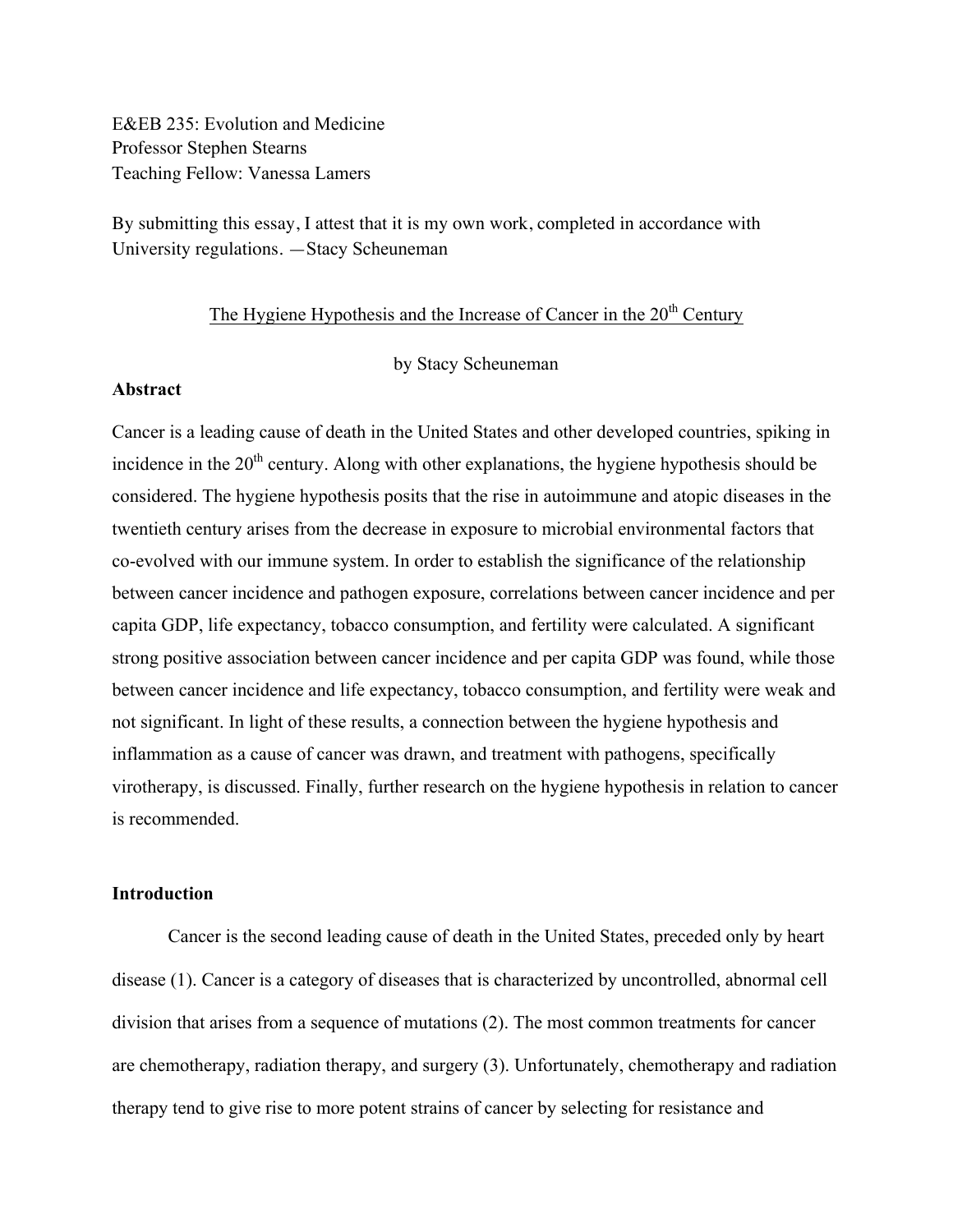eliminating competition between resistant and sensitive strands (4). Therefore, novel approaches to preventing and treating these diseases and utilizing evolutionary theory are important steps that need to be taken in cancer treatment policy.

There has been an increase in all cancers over the course of the twentieth century. Three evolutionary explanations for cancer in humans are longer life span, which leads to overall increase in cell divisions within an organism; exposure to new carcinogens, which increases the mutation rate; and delayed and decreased reproduction in women, which increases the number of menstrual cycles per lifetime and therefore the number of cell divisions in some reproductive tissues (5). In this paper, I would like to examine another less common explanation: the hygiene hypothesis.

Worldwide, there is a higher incidence of cancer in developed countries, while there are lower rates in less developed countries (10). This relationship can be seen at a glance in Figure 1, a map depicting the rates of incidence of all cancers in men (a similar trend is also apparent in women, which was not included in this analysis to save from redundancy). Lighter areas have low incidences and darker areas have high incidences (10).Here, I offer an additional explanation – cancer is more prevalent in countries with higher per capita gross domestic products, and as a result, with lower exposure to environmental microbes.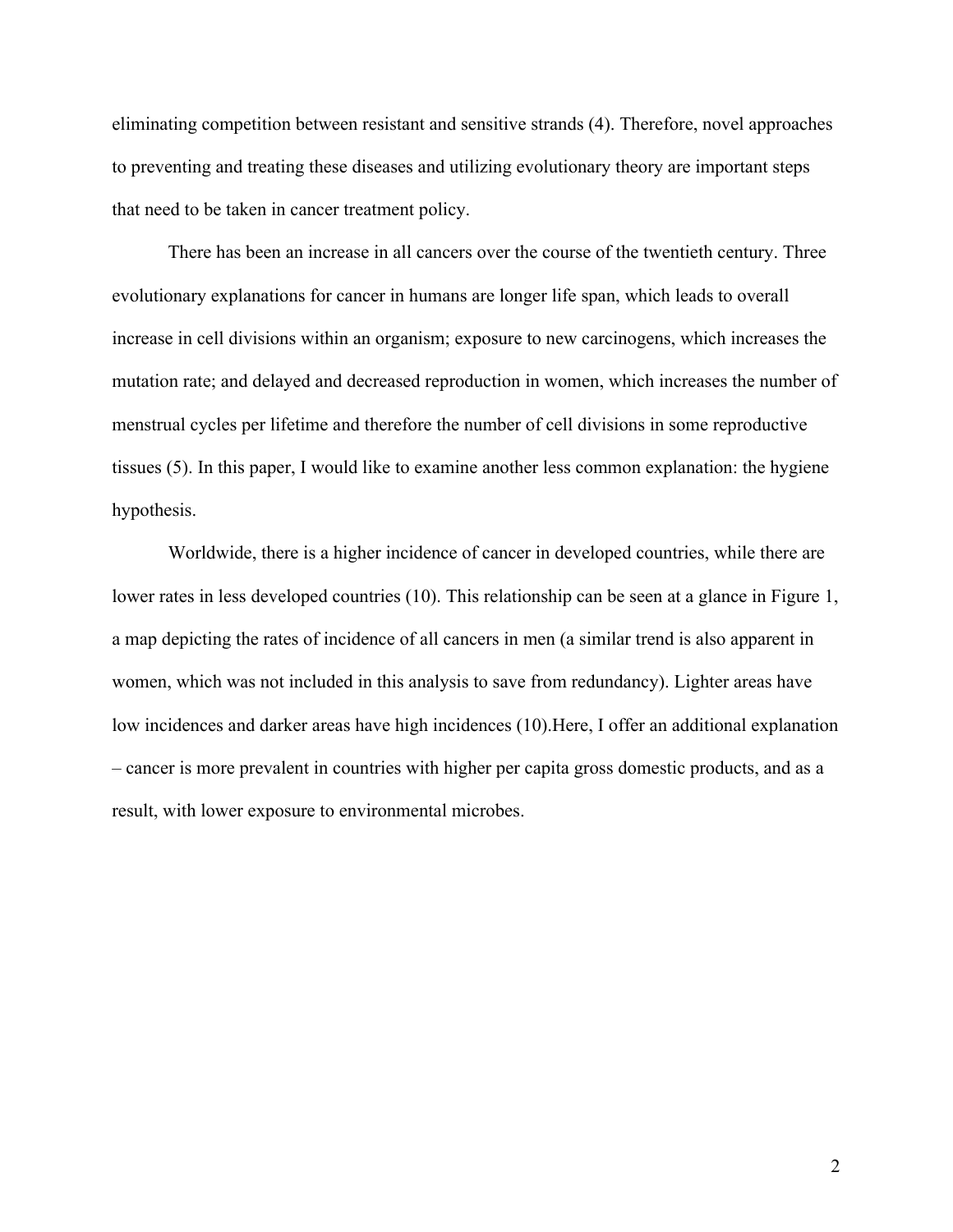

The Hygiene Hypothesis, also called the Old-Friends Hypothesis, is a hypothesis that accounts for the rise in autoimmune diseases in the twentieth century with the decrease of exposure to microbial environmental factors that co-evolved with our immune system (6). Several recent studies have demonstrated a connection between autoimmune diseases and parasitic worms, where parasite infections have decreased the intensity of symptoms of patients with multiple sclerosis  $(7, 8, 9)$ , but few have looked at cancer in light of this hypothesis. In this paper, I will demonstrate why the hygiene hypothesis should be looked at more closely in connection to cancer. In order to do so, I will first look at the increasing incidences of cancer as time goes by and the relationship between incidences of cancer and the development status of countries. Then, I will look at the literature on the relationship between hygiene and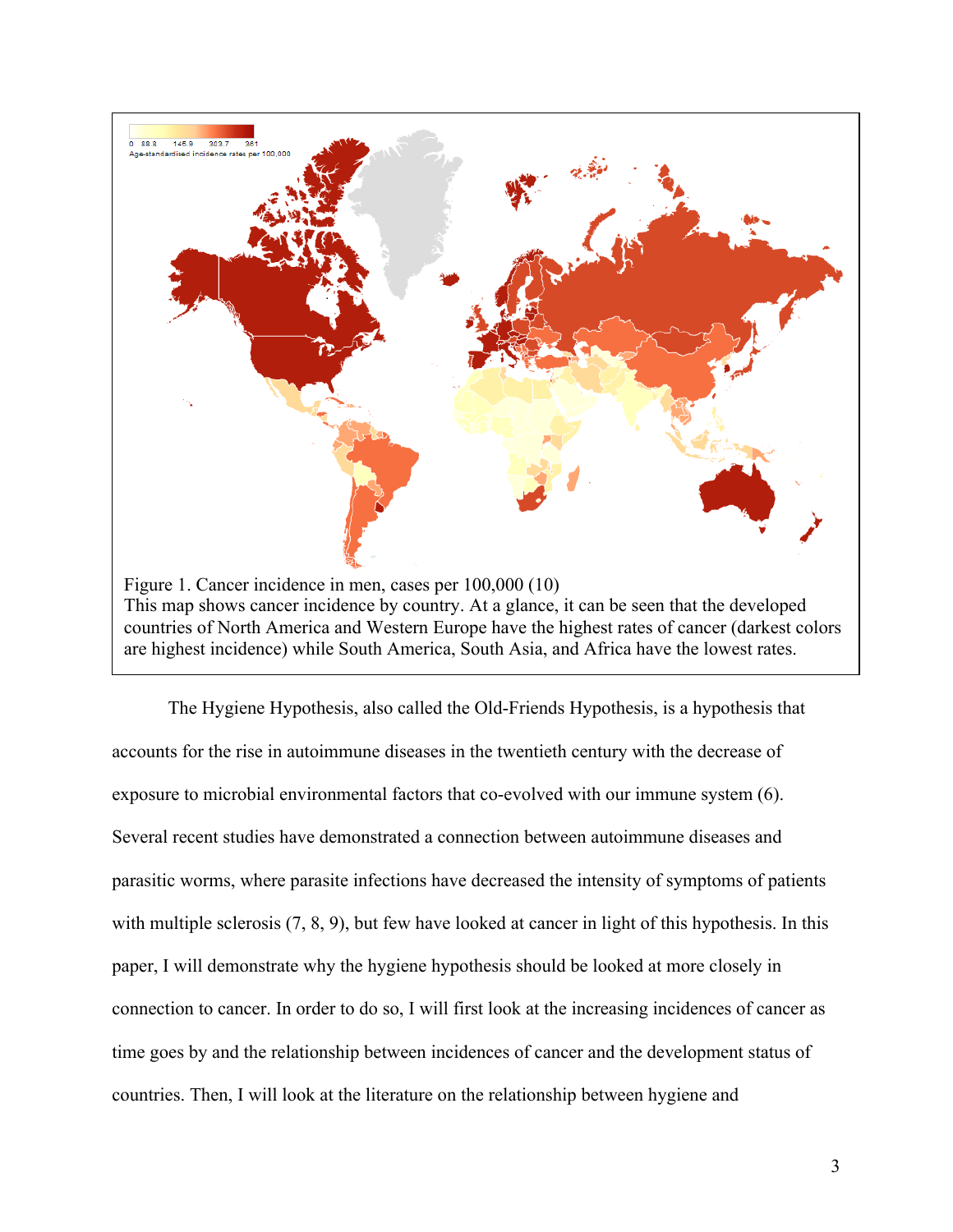inflammation and the relationship between inflammation and cancer. Finally, I will look at the research that has been done treating cancer with viruses.

#### **Materials and Methods**

In order to support the assertion that there is a relationship between a country's GDP and its cancer incidence, I used data from the World Health Organization GLOBOCAN Project (cancer incidence rates per 100,000 people), the Central Intelligence Agency (per capita GDP), and the Organisation for Economic Co-operation and Development (life expectancy at birth, percentage of people over fifteen years that are daily smokers, and fertility rates) to calculate correlations between cancer incidence and per capita GDP, life expectancy, tobacco consumption, and fertility. Cancer incidence data from GLOBOCAN is derived from population-based cancer registries, which, in many developing countries, takes into account mainly major cities; the incidence numbers are for the year 2008 (11).

All calculations were performed in the statistical program Minitab. Commands used were MTB > corr 'variable1' 'variable2', with "variable1" and "variable2" corresponding to one of the two variables in each analysis. Graphs were also produced using Minitab, using the commands Graph > Scatterplot > Simple. GDP was used as an indicator of microbial exposure in order to enable utilization of a larger sample, since there is more consistent data on national GDP than there is for say, death from microbial diseases, especially for developing countries. In general, countries with lower GDPs spend less money on public health and have fewer resources like clean water supply and sanitation (33).

### **Results**

Using the cancer incidence data and the per capita GDPs of the 100 most populous countries (12, 13), the correlation between cancer cases per 100,000 people and per capita GDP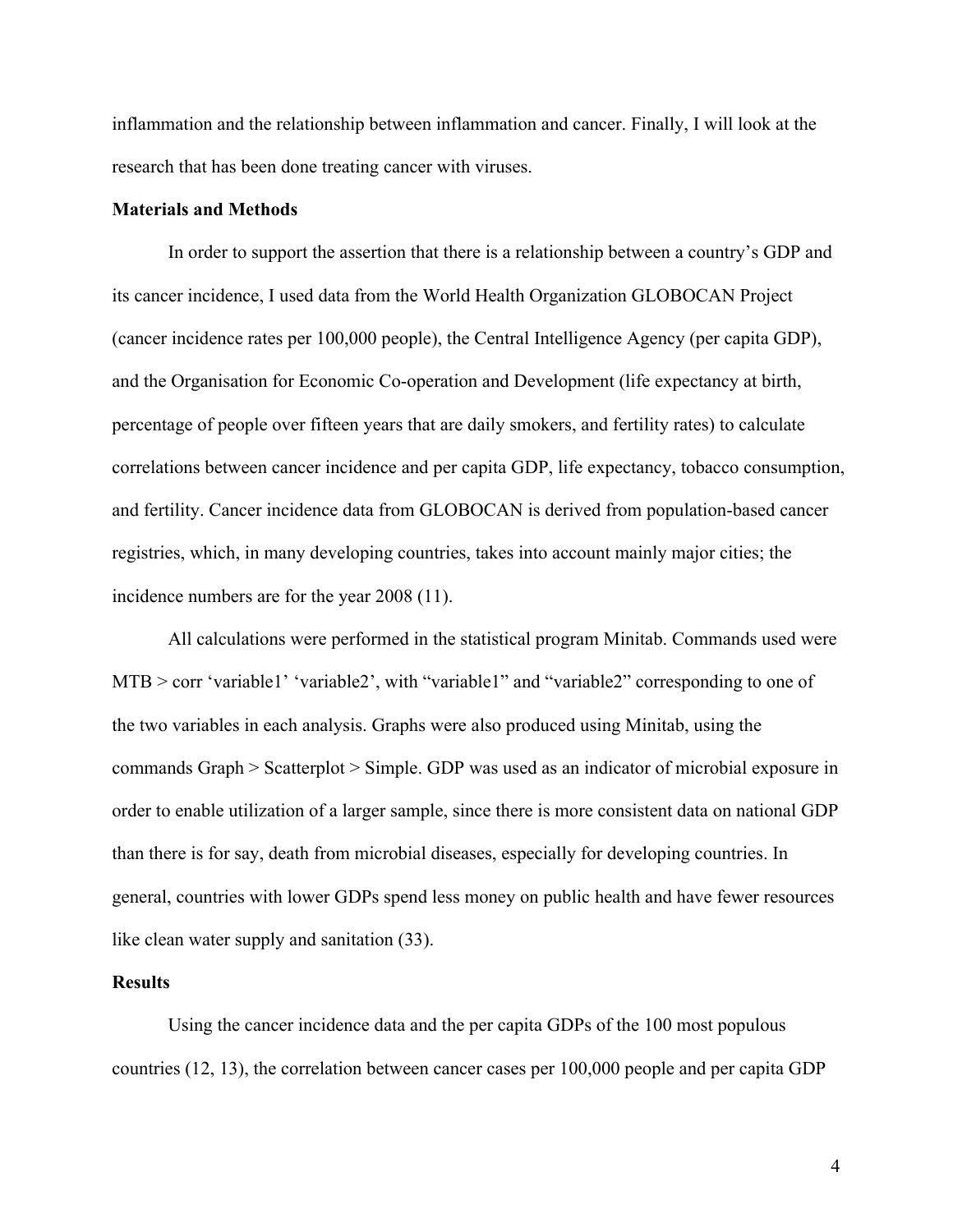was calculated. The Pearson correlation of per capita GDP and cancer cases per 100,000 people was found to be 0.857, a strong positive association, with a p-value of  $\leq 0.001$ , which assures us that the correlation in the data does not support the null hypothesis that there is no association between cancer incidence and per capita GDP. A scatterplot of this data is included below.

However, per capita GDP is not the only factor unique to the people of a country. The other factors contributing to a rise in cancer incidence, as mentioned earlier, include increased longevity, exposure to new carcinogens, and delayed and decreased reproduction. To test whether these factors shared the same association with cancer incidence, I calculated correlations between cancer incidence and life expectancy, tobacco consumption, and fertility as well.

Using numbers from the Organisation for Economic Co-operation and Development, I calculated the following correlations. The Pearson correlation of life expectancy at birth and cancer cases per 100,000 people is 0.286, a weak positive correlation, with a p-value of 0.106, meaning that it is possible that this correlation is due to chance.

Furthermore, while longer life-spans can explain the increase in late-life cancers, they cannot explain the increase in childhood cancers, which would not necessarily result from degeneration. An increase not only in cancer in adults has occurred over the course of the  $20<sup>th</sup>$ century, but also in childhood cancers. The incidence rate for all types of cancers in children under the age of fifteen has increased, from 11.5 to 14.8 cases per 100,000 children from 1975 to 2004 (14) – a 22% increase in just under three decades. Additionally, there is a moderate positive correlation between childhood cancer incidence rates and per capita gross national income, seen in the plot below (15).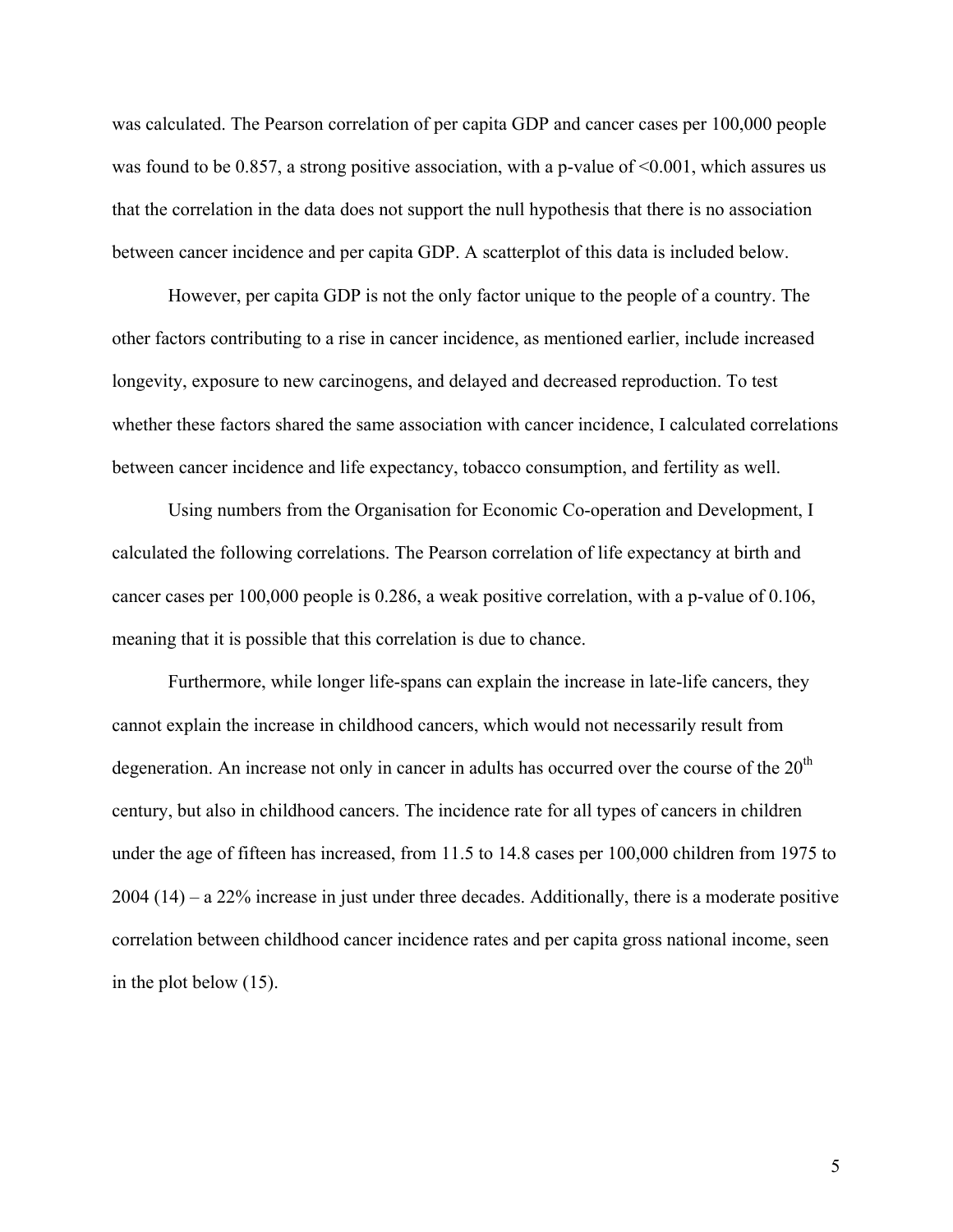

Figure 2. Scatterplot of childhood cancer incidence vs. mean annual per capita gross national come  $(15)$ 

The graph shows a positive association between mean annual per capita gross national income d childhood cancer incidence.

> In regards to tobacco consumption, the Pearson correlation of the percentage of the population fifteen years and older that are daily smokers and cancer cases per 100,000 is -0.137, a weak negative correlation, with a p-value of 0.448, meaning that there is almost a 50% probability that this correlation is due to chance. The Pearson correlation of fertility rate and cancer cases per 100,000 is 0.034, a weak positive correlation, with a p-value of 0.869 – almost a 90% probability of resulting from chance.

These results may be exaggerated; for the per capita GDP-cancer incidence correlation, the data set of 100 countries was much larger than those for the latter three, which were 33, 33, and 26, respectively. All of the countries included in these sets were located in Europe, North America, South America, Asia, and Oceania – excluding many of the lowest income nations in Africa and many of the lower income nations in South America and Asia. When only the 33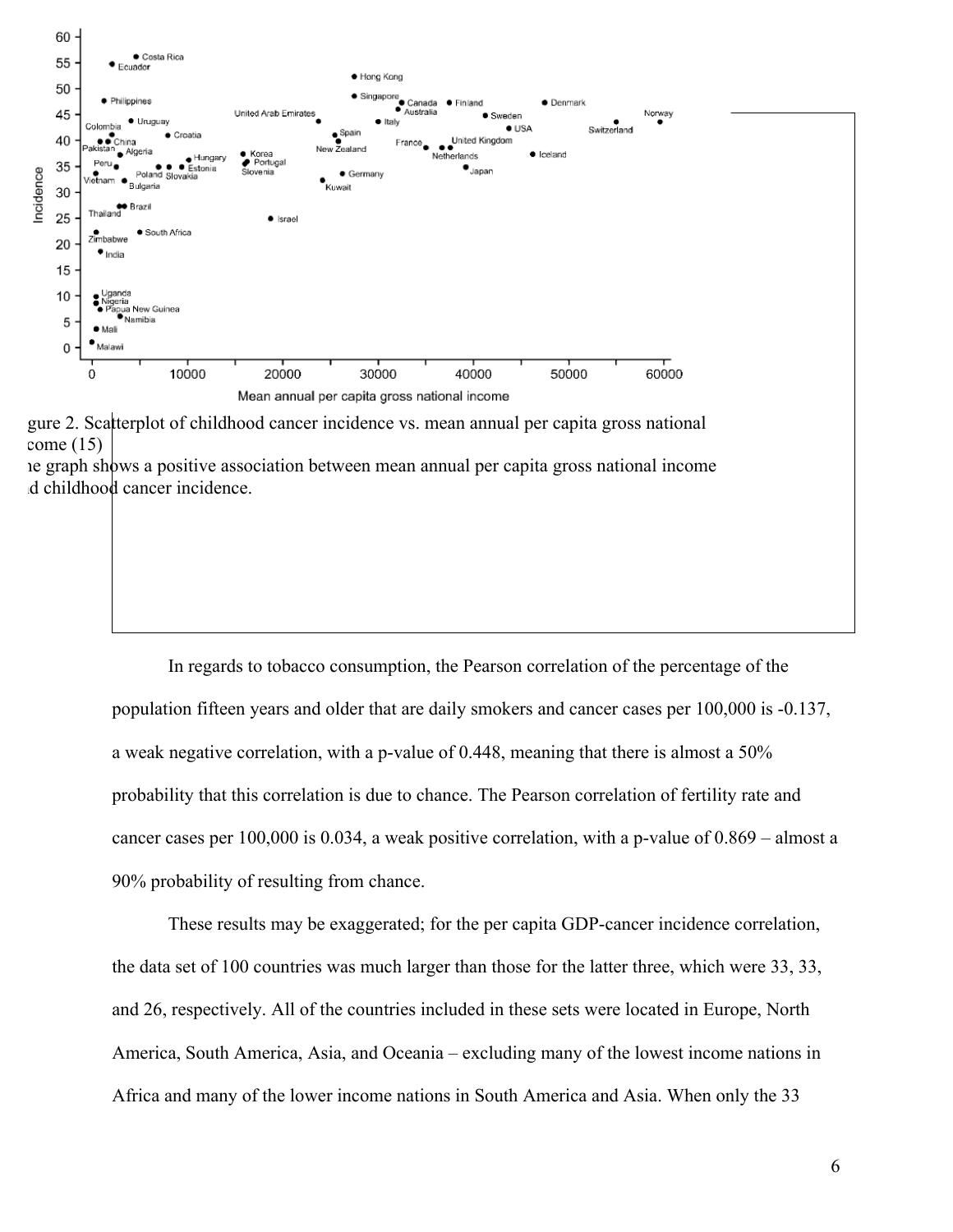

gure 3. Scatterplot of cancer cases per 100,000 people vs. per capita GDP using 100<br>the more wealth a country has, the better its ability to keep track of cancer. strong positive association can be seen on this graph.<br>**Tables and Graphs** untries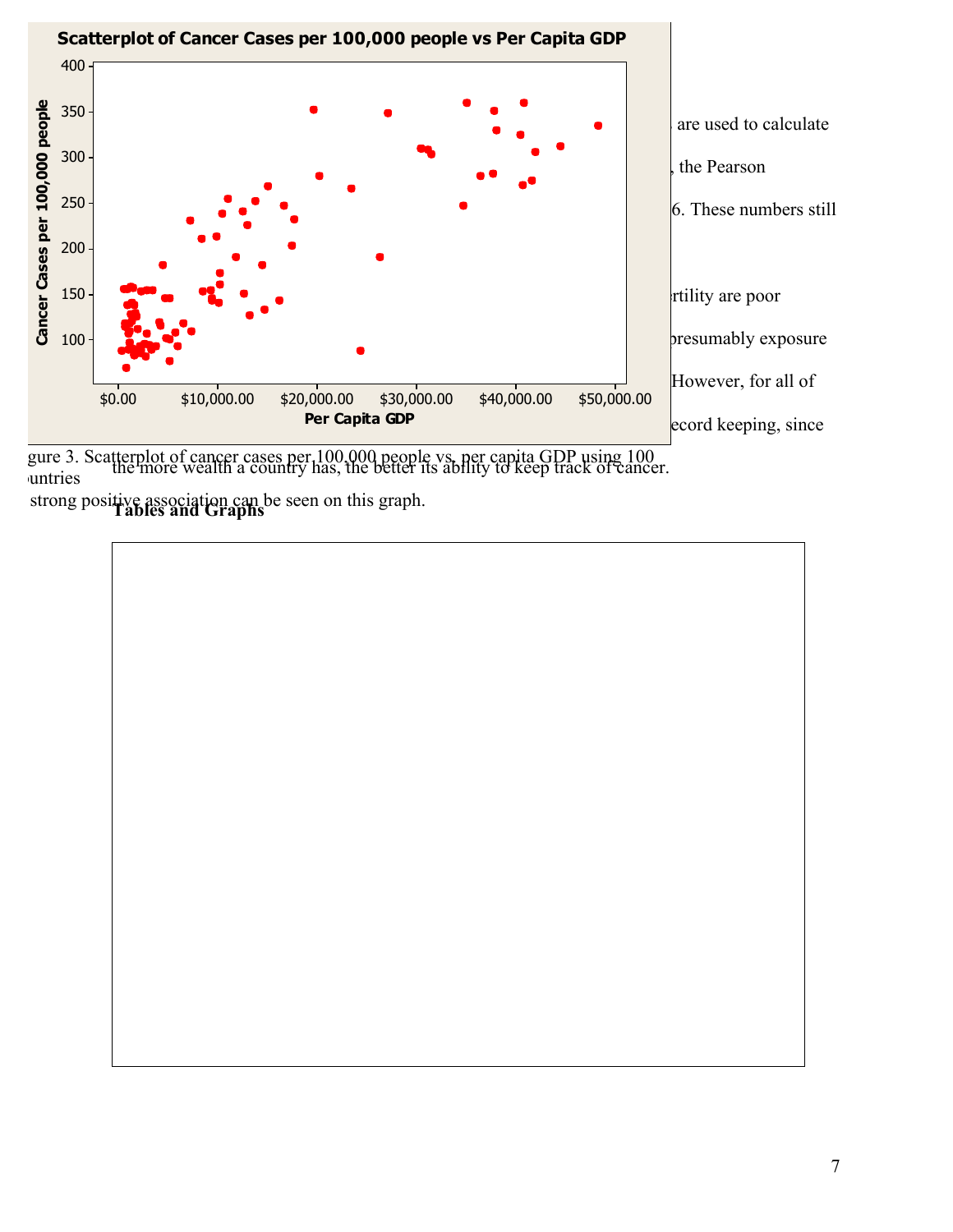

gure 3. a) Scatterplot of cancer cases per 100,000 people vs. life expectancy at birth. A eak positive association can be seen in the plot. b) Scatterplot of cancer cases per 100,000 ople vs. percentage of the population, aged fifteen and older, who are daily smokers. A very weak negative association can be seen in the plot. c) Scatterplot of cancer cases per 10,000 people vs. fertility rate. A very weak positive association can be seen in the plot.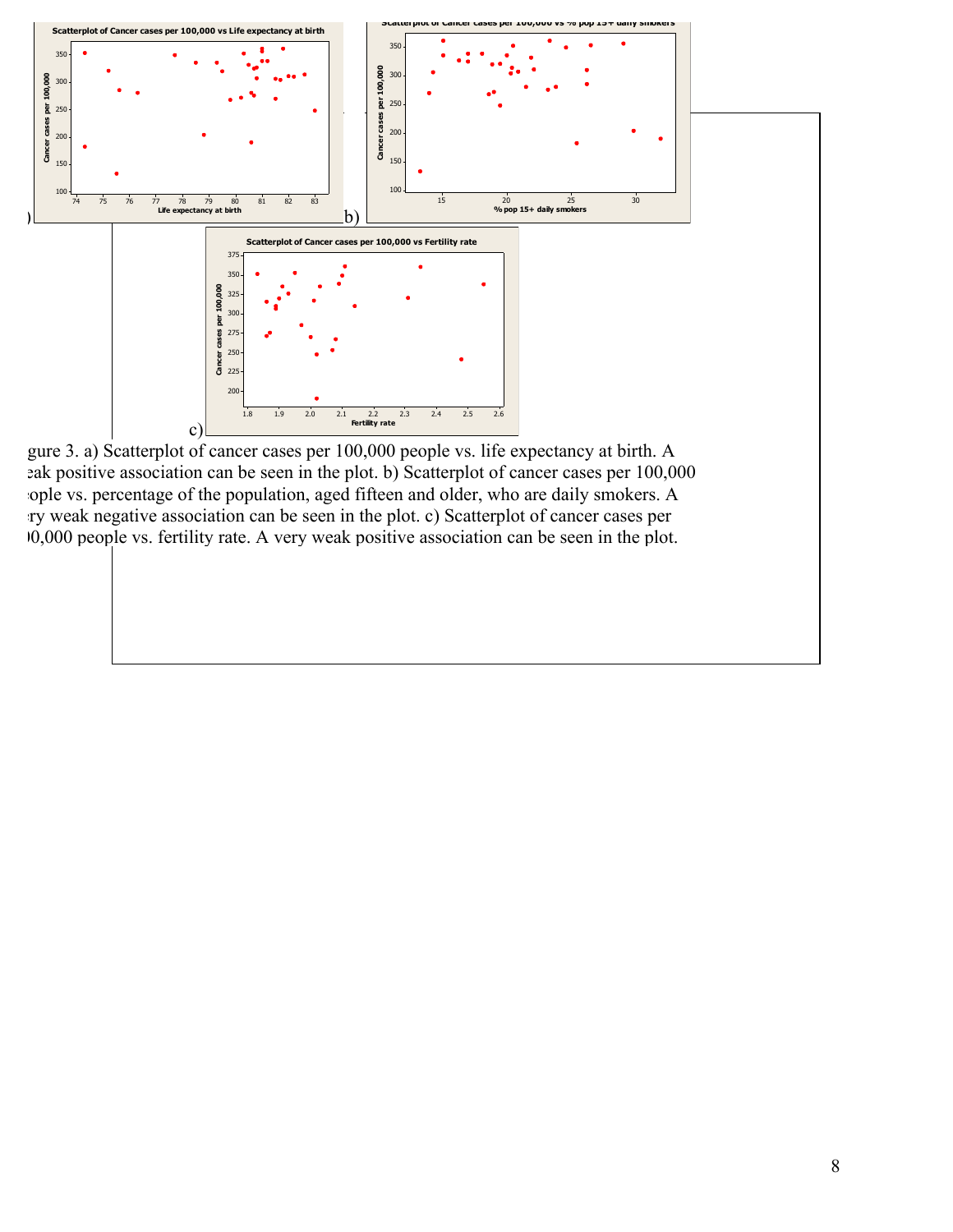

Figure 4. Scatterplot of cancer cases per 100,000 vs. per capita GDP using 33 countries strong positive association can be seen in the plot, although a weaker one than was observed in Figure 3.

## **Discussion**

# The Hygiene Hypothesis, Inflammatory Immune Response, and Cancer

The hygiene hypothesis arose as an explanation for atopic and autoimmune diseases, and its application can be seen through a similar lens. Starting in 1989, when David Strachan first observed the correlation between family size and incidence of hay fever (16), the "hygiene" or "old friends" hypothesis has been increasingly examined as a possible explanation for the rise in auto-immune diseases, allergies, and asthma. This hypothesis suggests that our change in environment from hunter-gatherer to post-industrial conditions and our consequent reduced exposure to microorganisms has caused a disparity in our necessary immune reaction to our realized immune reaction, leading to an increase in inflammatory disorders (17). A more general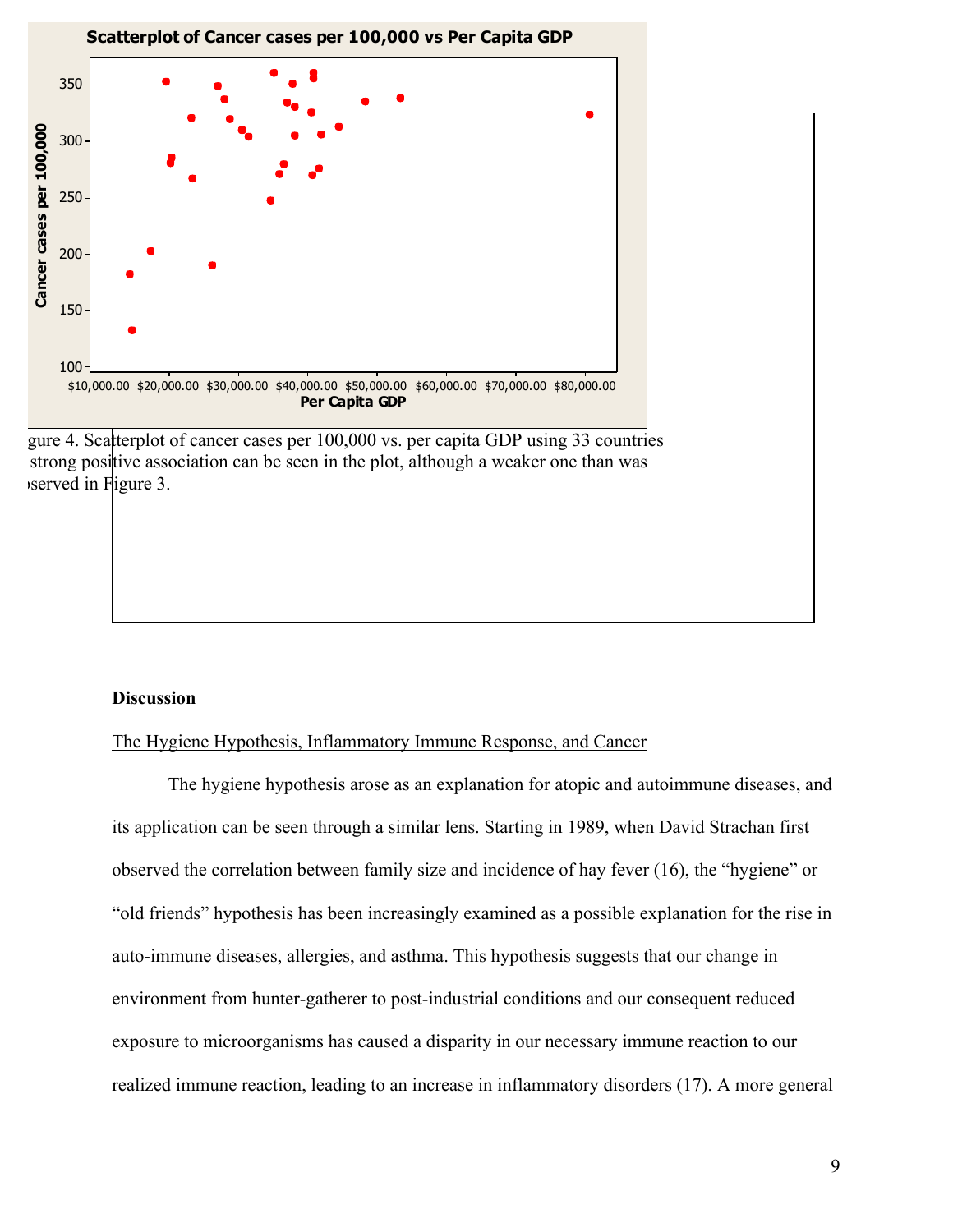explanation is that reduced exposure to microorganisms early in life leads not only to diagnosable atopic and autoimmune diseases, but also to increased inflammation in general, later in life.

Chronic inflammation has been established as a cause of many cancers (34, 35, 36). For example, ulcerative colonitis is a risk for colorectal cancer, which can be reduced by treatment with the anti-inflammatory 5-ASA medication (18). The role of Epstein-Barr virus in mononucleosis and Hodgkin's lymphoma is another example (19). EBV is a herpesvirus that infects over 90% of the world's population, usually during childhood. If EBV is contracted during childhood, symptoms are generally mild; however when EBV is contracted during or after adolescence, approximately half of infections develop into infectious mononucleosis, which increases the risk of developing Hodgkin's lymphoma threefold (19). A correlation between attendance in nursery or day school prior to kindergarten and lower risk of Hodgkin's lymphoma was observed (19). The significance of attendance in nursery or day school is that, by being in contact with many other children at a young age, children that attended had a higher exposure to pathogens than those who did not. Other pathogens and associated cancers include Hepatitis virus (which infects the liver) and liver cancer (20), the parasite Schistosoma haematobium (which infects the bladder) and bladder cancer (20), and the bacteria Helicobacter pylori (which causes stomach ulcers) and stomach cancer (20).

The development of vaccines to prevent cancer demonstrates further proof that the hygiene hypothesis has significant application to cancer. By vaccinating against cancerassociated viruses, major inflammation is prevented. Kuper et al. describes three mechanisms through which infectious agents can lead to cancer. The first is transforming cells by inserting oncogenes into the host genome, inhibiting tumor suppression, or stimulating cell division (21).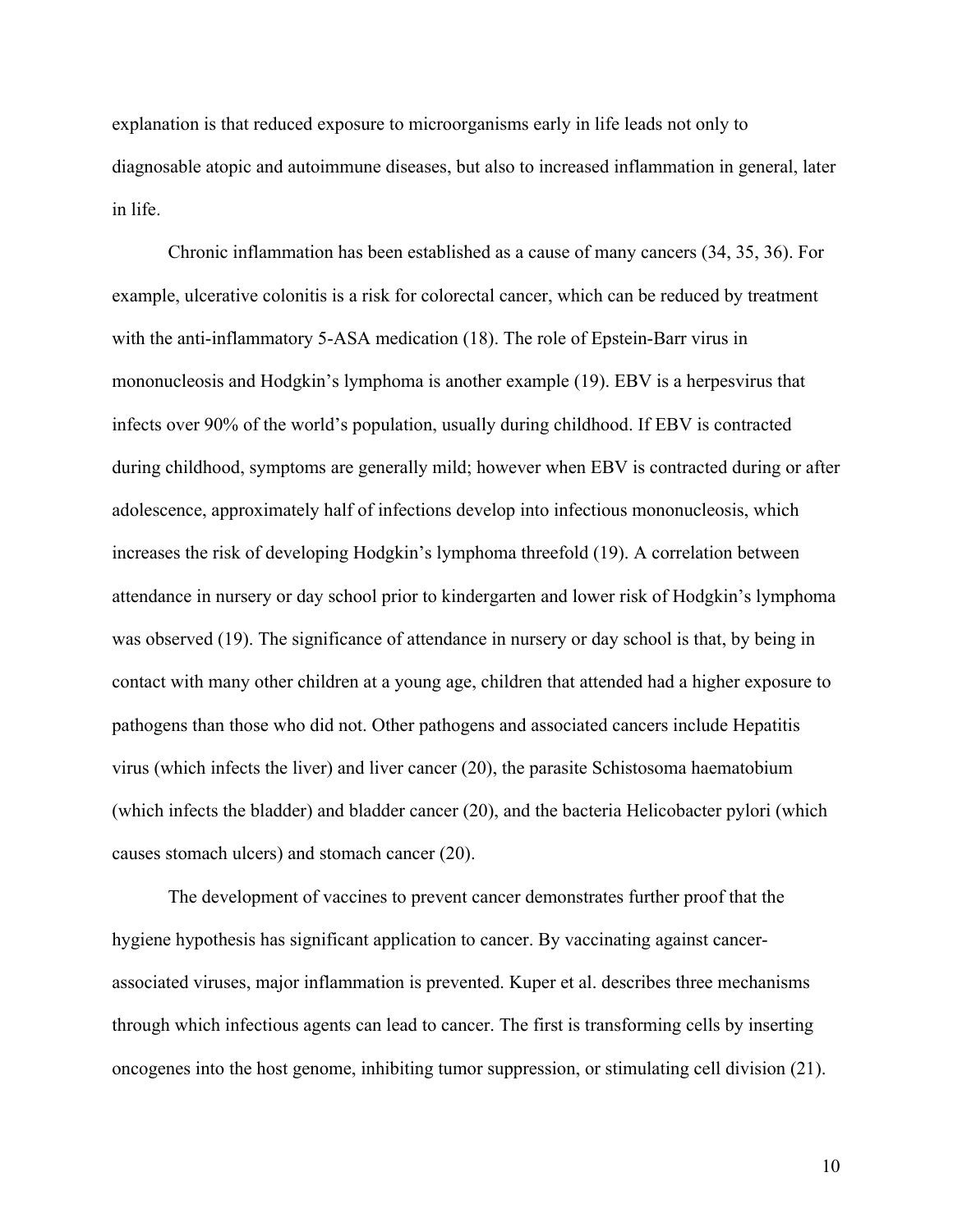The second is suppressing the immune system, which results in reduced immunosurveillance (21). The third is the induction of chronic infection and inflammation, which results in DNA damage and increased division for repair (21). Without vaccination, an encounter with a virus would lead to a more intense infection, with greater inflammation as a result. On the other hand, vaccinating with an attenuated virus would elicit a milder immune response than a full-on infection by the virus occurs. In the case of many viruses, early exposure has a similar effect, such as infectious mononucleosis-inducing EBV previously mentioned (19). In the cases of vaccination and early exposure, evidence points to there being an advantage to being exposed to some pathogens early in life. Living in an environment with earlier and more exposure to environmental pathogens could possibly result in lower inflammation and therefore lower incidences of cancer.

#### Early Treatment of Cancer with Virotherapy

Studies have shown that removing infection from patients with multiple sclerosis results in an aggravation of symptoms (7, 8). The basis of these studies' hypotheses is the association between higher incidence of atopic diseases and lower exposure to microbes in the environment. As we have seen, a similar association can be observed between incidence of cancer and lower microbe exposure. However, there has not been significant research on the effect of parasite infection in cancer patients. However, there has been a large amount of work done in cancer virotherapy. Many of the studies show a positive reaction of patient health to virotherapy, although the mechanisms are still largely unknown and disputed.

Research on the treatment of cancer using oncolytic viruses was conducted as early as 1950, and appears to be a promising field. In a case study in 1950, George Pack first observed that viruses might be used to treat cancer when a woman with malignant melanoma who was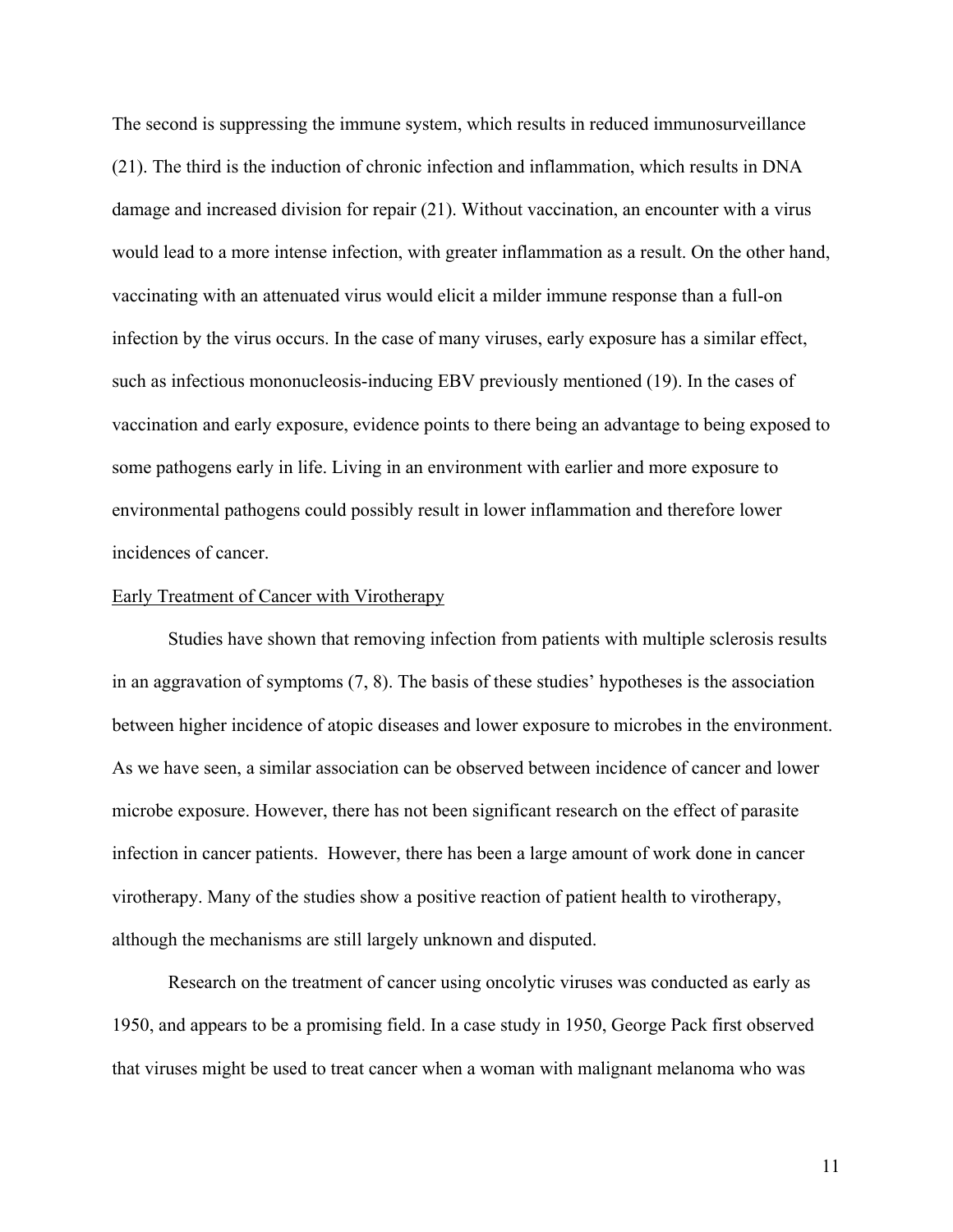having consistent removal of melanotic nodules when she was bitten by a dog and had to have fourteen injections of rabies vaccination. Only two more nodules were removed five years later, and the woman had no more recurrence afterwards (22). This was followed up by a clinical trial, in which twelve patients were treated daily with inoculated rabies vaccines for 20 days. However, the results of this trial were largely unsuccessful; ten of the twelve patients had no change in tumor size, while two showed some limited and temporary improvement (22). It is not specified whether these patients had ever been exposed to rabies virus or vaccine prior to the study, which may be an important factor in success of a virotherapy, since the immune response to the vaccine presumably plays a role. In 1952, Southam and Moore showed that the Egypt 101 virus localized only in tumors and not healthy tissue, but the virus demonstrated no therapeutic value (23). In 1956, Smith et al. used APC viruses grown in HeLa cell and KB cell cultures and treated 30 patients with cervical epidermoid carcinoma. The treatment resulted in necrosis of the tumor and cavity formations within the tumors, but after treatment ended the tumors continued to grow. Additionally, effects were seen mainly in patients who had had little or no antibodies against the virus (24), supporting the importance of exposure to the virus to the efficacy of the treatment. These early experiments suggest that virotherapy could possibly work in naïve patients, but fail when the patient is able to produce a rapid immune response to the virus.

In one early trial in 1974, active mumps virus was used to treat various tumors. When treatment was interrupted, the tumor grew again (25). In 37 out of 90 patients, the tumors decreased in size to less than half of the initial size of the tumor; in 42 of the 90 patients, the tumor showed a tendency of growth suppression or retreat; and in the remaining 11 patients there were no significant effects (25). Several cancers were treated in this study, implying that the effects are perhaps the result of a more general reaction. Also, few side-effects were observed,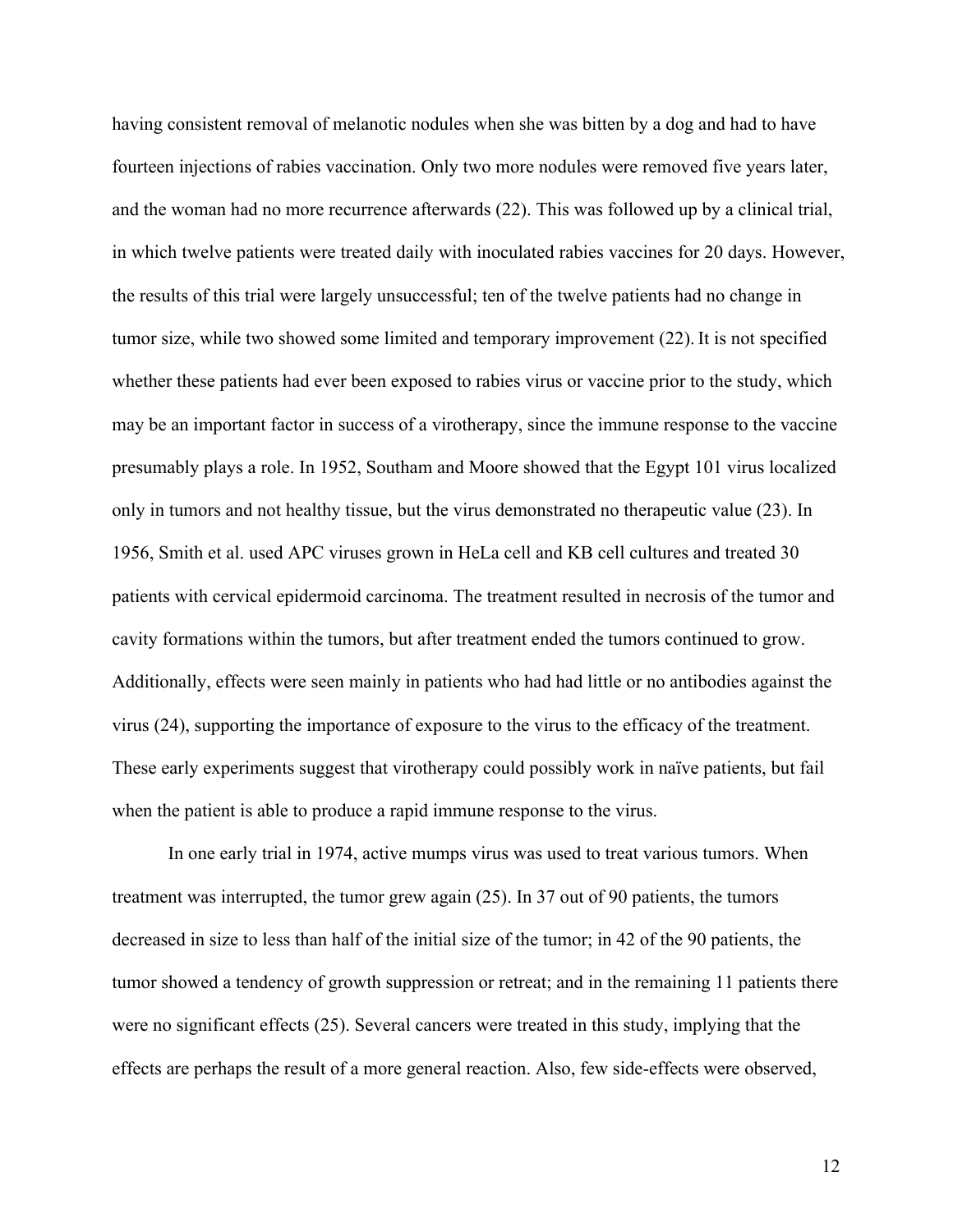

In a 1976 study, treatment with bovine enterovirus was administered on the sixth day to mice with Ehrlich ascites tumors and Sarcoma-1 ascites tumors (ascites is peritoneal cavity fluid), which were maintained and then transferred to the thighs of the Swiss-Webster mice used in the study (26). For the first six days, weight increased for all mice (26). Mice that were not treated and mice that were given a UV-treated form of the virus continued to gain weight after day six, while the average weight gain of mice that were given active virus decreased on day six (26). The conclusions of this study are based on the assumption that weight gain is associated with tumor size increase, although weight gain can also be a sign of health. However, the steady increase in average weight gain for the first six days of unmitigated tumor growth supports this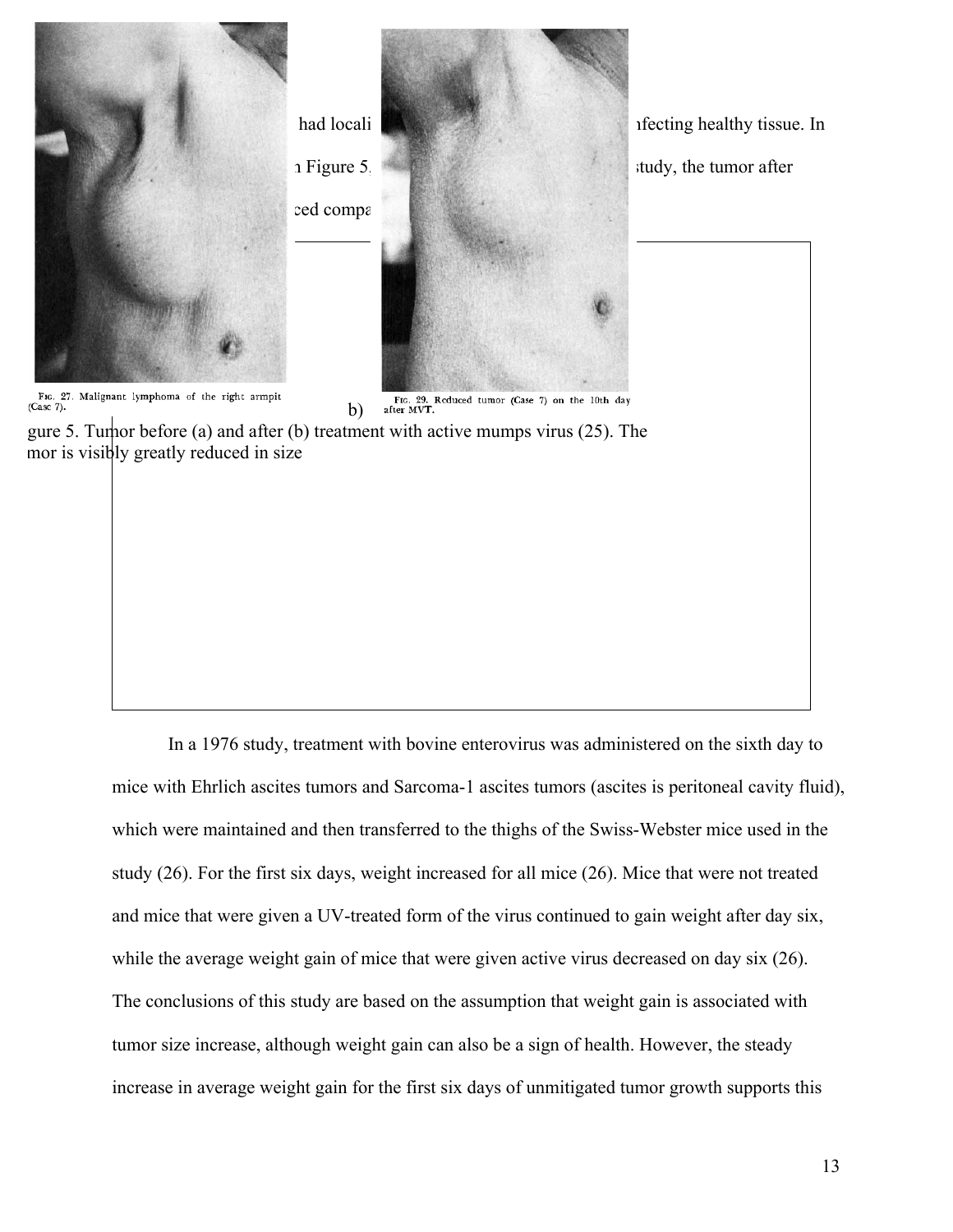assumption and the conclusion. Another important observation in this study was the lack of necrosis of muscle tissue in mice with solid tumors compared to control mice treated with the live virus, which did experience muscle tissue necrosis (26). The study doesn't address the problem of what would happen after the tumor has disappeared, however. This localization of the effects of the virus in the tumor may be evidence for some evolutionary natural interaction between cancerous tumors and certain viruses.

#### Recent Treatment of Cancer with Virotherapy

In 1994, a study of the treatment of athymic mice (with HT1OSO fibrosarcoma xenografts) with Newcastle disease virus yielded complete regression of tumors in 8 out of 10 mice, and tumors did not grow back during the one year follow-up period. In the control mice, which were treated with phosphate-buffered saline (PBS), all 9 mice showed tumor growth. This was repeated in athymic mice with Th15145 synovial sarcoma xenografts. In the 9 mice treated with Newcastle disease virus, over 80% regression occurred in tumors. The mice treated with PBS once again, showed tumor growth (27).

More recently, Peng et al. performed studies treating human epithelial ovarian xenographs (28) and myeloma xenographs (29) in mice using an engineered measles virus. In mice with the ovarian tumors, the engineered MV-Edm virus caused complete regression of 80% of the tumors and enhanced the survival of the mice by more than 50 days. In the mice with the myeloma xenographs, the virus caused tumor regression and also showed selective replicativity, replicating in the myeloma cell lines but not in the normal cell lines.

Another important factor in the success of a treatment seems to be the use of a live virus versus use of an attenuated virus or vaccine. When a live virus is used, more positive effects are observed, while when an attenuated virus or vaccine is used, little or weak anti-tumor effects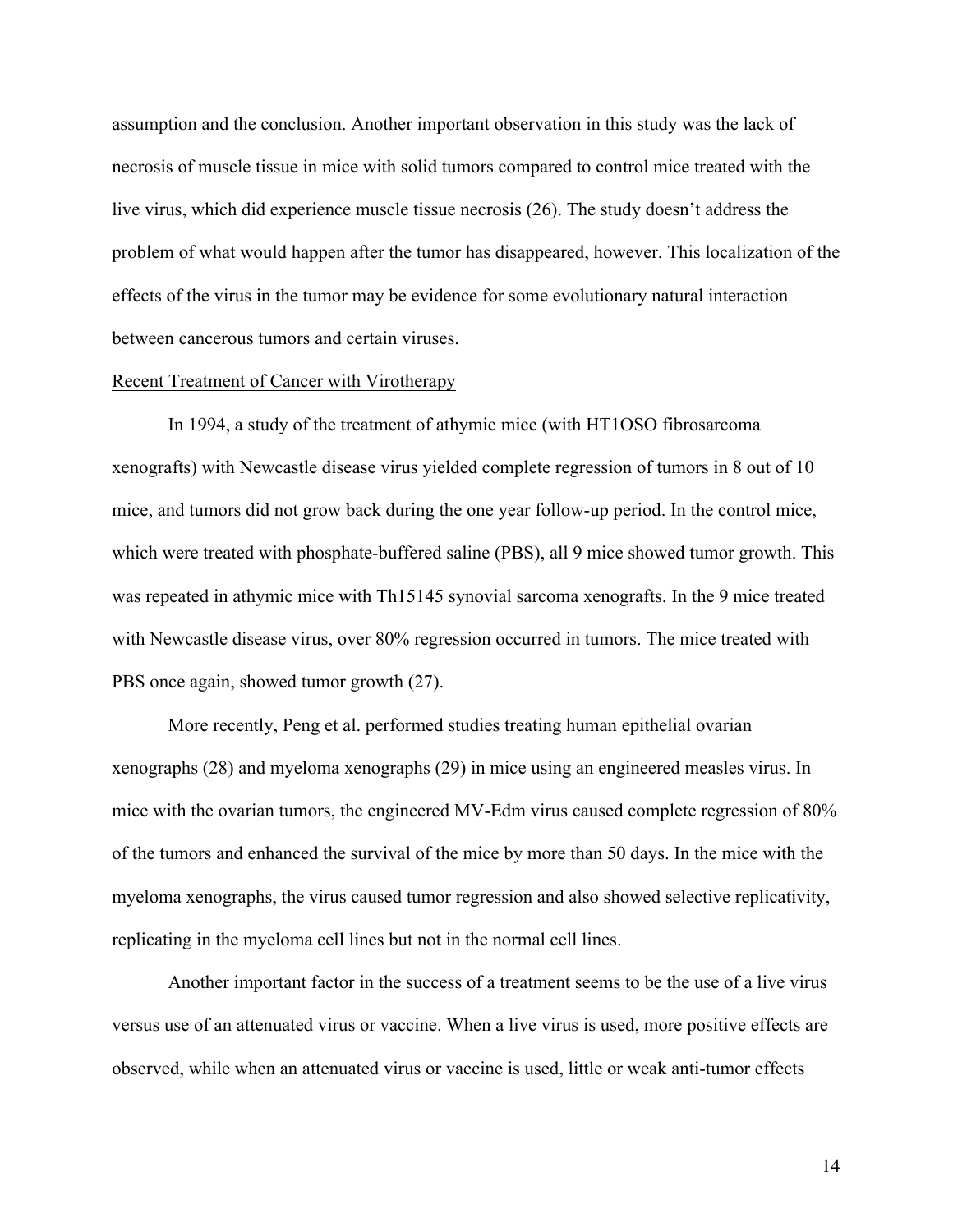were observed. Although several of the studies discussed have shown evidence that the viruses used show tumor specificity, the issue of what would happen to the virus after the tumor is reduced sufficiently; would the virus then attack healthy tissue? It has not been studied whether normal immune response to the virus continues to develop while the virus is concentrated in the tumor and would therefore be cleared once it enters healthy tissue, or if infection would persist.

These studies show support for the efficacy of treating cancer with viruses, and perhaps other microbes such as parasites. The mechanism for these treatments is still unknown. It was suggested that a mutation of p53, a tumor suppressor gene which is inactive in many human cancers, could be the target for some of these viruses (30). ONYX-051, the first genetically engineered replication competent virus to have specific antitumor effects, was more effective in p53 mutant tumors than it was in p53 wild-type tumors (30). However, contradicting studies refute this. Oshea et al demonstrated that late viral RNA export, and not p53 degradation, results in the tumor specific replication of ONYX-015 (31). Rothmann et al reported that ONYX-015 replicates independently of p53 status and showed that the virus was able to kill non-tumor cells (32), leaving the molecular basis for replication differences in different cell types undetermined.

This, along with the 1974 study by Asada et al using active mumps virus to treat various tumor types, suggests that the explanation for viral-induced tumor necrosis may involve an immune reaction, and does not solely depend on the viruses' regulation of gene expression. Conclusion

There is strong preliminary evidence, including the demonstrated positive association between per capita GDP and cancer incidence, as well as the relationship between late exposure to pathogens, inflammation, and oncogenesis, that the hygiene hypothesis can be applied to not only atopic diseases, but to cancer as well. Some thought has been given to this in the academic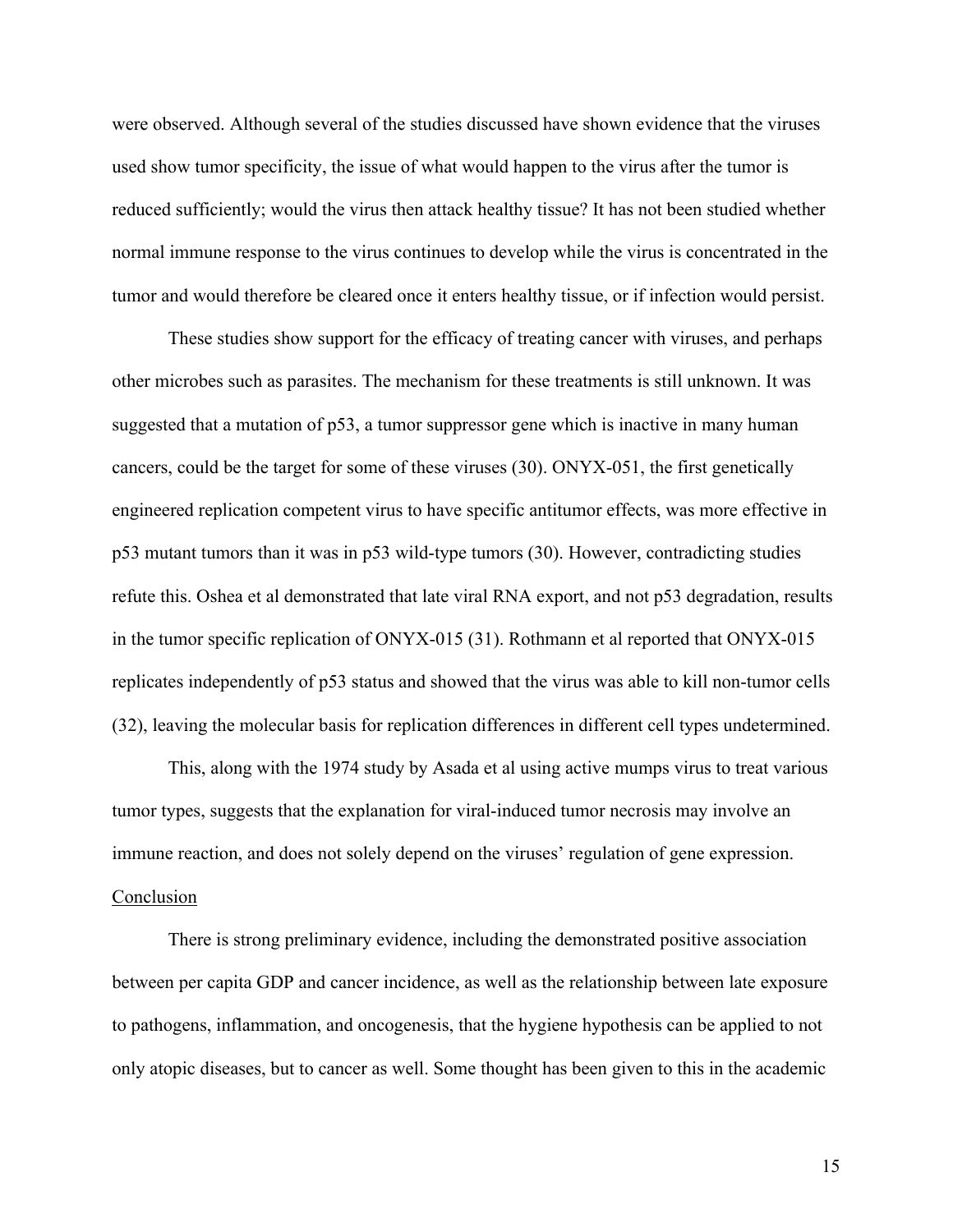field, but it remains a highly overlooked explanation. Although research on virotherapy does not aim to prove a link between the Hygiene Hypothesis and cancer, it makes a strong case for it regardless.

Cancer prevention depends on the control of chronic inflammation early on in cancer development, much before diagnosis. Vaccinations are one means by which we can do this – the little inflammation caused by a vaccine would later save the body from a much more aggressive inflammation caused by a live virus. Developed countries enjoy many benefits from decreased early exposure to environmental pathogens, such as lower mortality rates and lower infant mortality rates from infectious diseases, in exchange for much higher cancer incidences and deaths. Ideally, a safe way to produce the same effects of early exposure to pathogens could be developed so that cancer, as well as atopic and autoimmune diseases, could be prevented. Further research needs to be done in order to reinforce these ideas and unveil further directions that should be followed.

## **References**

- 1. Centers for Disease Control and Prevention. (2012). Leading causes of death. *Centers for Disease Control and Prevention.* Retrieved from http://www.cdc.gov/nchs/fastats/lcod.htm.
- 2. National Cancer Institute. (2012). What is Cancer? *National Cancer Institute.* Retrieved from http://www.cancer.gov/cancertopics/cancerlibrary/what-is-cancer.
- 3. National Cancer Institute. (2012). Types of Treatment. *National Cancer Institute.*  Retrieved from http://www.cancer.gov/cancertopics/treatment/types-of-treatment.
- 4. Gatenby, Robert A., et al. (2009). Adaptive therapy. *Cancer Research* **69(11)**: 4894-4903.
- 5. Stearns, Stephen C. (2012). Evolutionary medicine: its scope, interest and potential. *Proceedings of the Royal Society Biological Sciences* **Advance online**.
- 6. Rook, Graham A.W. (2012). Hygiene Hypothesis and Autoimmune Diseases. *Clinical Reviews in Allergy and Immunology* **42**: 5-15.
- 7. Correale, Jorge and Farez, Mauricio. (2007). Association between parasite infection and immune response in multiple sclerosis. *Annals of Neurology* **61(2)**: 97-108.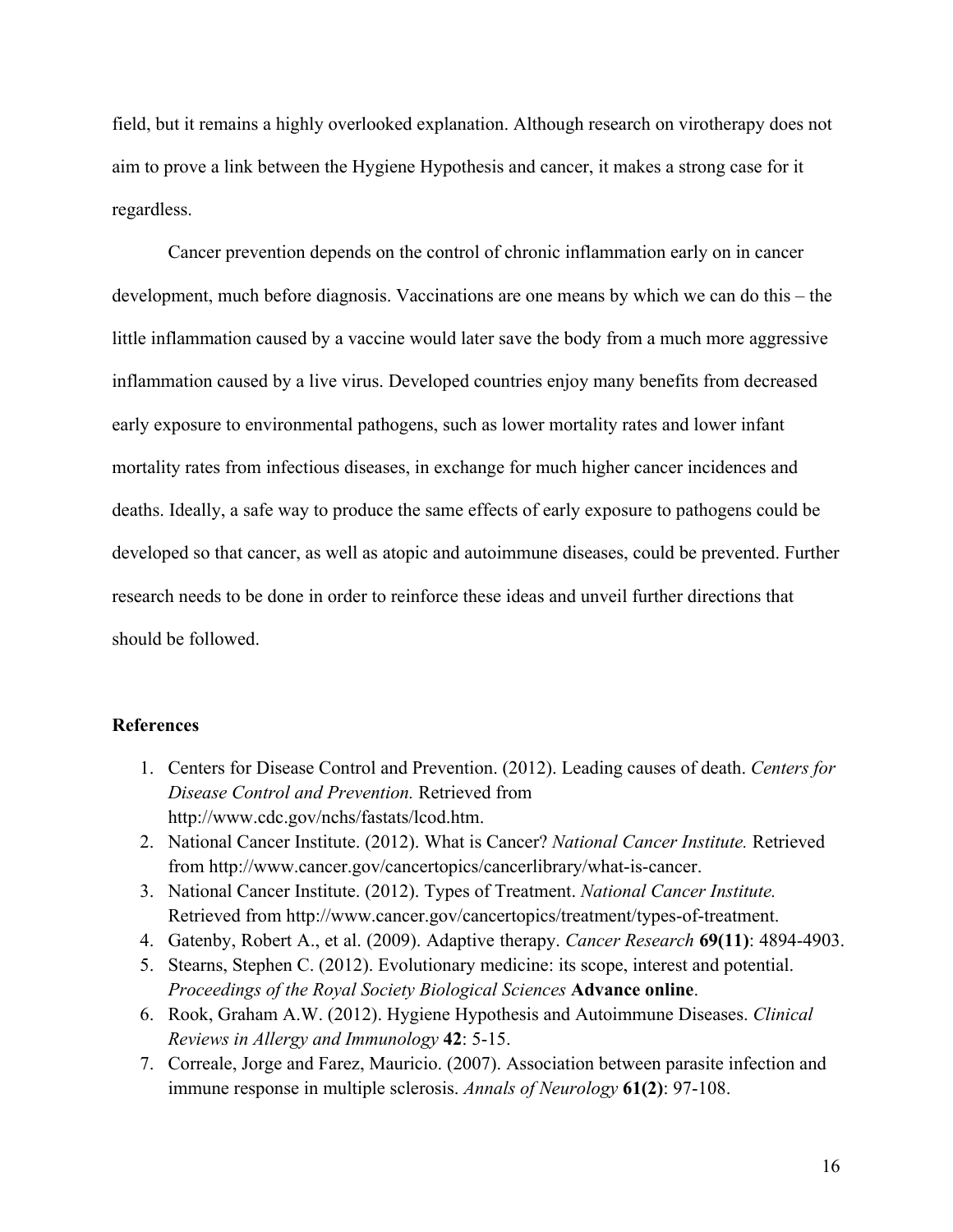- 8. Correale, Jorge and Farez, Mauricio. (2011). The impact of parasite infections on the course of multiple sclerosis. *Journal of Neuroimmunology* **233**: 6-11
- 9. Fleming, J.O., et al. (2011). Probiotic helminth administration in relapsing-remitting multiple sclerosis: a phase 1 study. *Multiple Sclerosis Journal* **17(6)**: 743-754.
- 10. World Health Organization. (2012). GLOBOCAN Cancer Fact Sheet: All cancers (excluding non-melanoma skin cancer) incidence and mortality worldwide in 2008. *GLOBOCAN Section of Cancer Information.* Retrieved from http://globocan.iarc.fr/factsheets/cancers/all.asp#TOP.
- 11. World Health Organization. (2008). Data sources and methods. *GLOBOCAN.* Retrieved from http://globocan.iarc.fr/DataSource\_and\_methods.asp.
- 12. Central Intelligence Agency. (2012). GDP Per Capita. *The World Factbook*. Retrieved from https://www.cia.gov/library/publications/the-worldfactbook/rankorder/2004rank.html.
- 13. Central Intelligence Agency. (2012). Population. *The World Factbook*. Retrieved from https://www.cia.gov/library/publications/the-world-factbook/rankorder/2119rank.html.
- 14. National Cancer Institute. (2012). Childhood cancers. *National Cancer Institute*. Retrieved from http://www.cancer.gov/cancertopics/factsheet/Sites-Types/childhood.
- 15. Howard, Scott C., et al. (2007). Childhood cancer epidemiology in low-income countries. *Cancer* **112(3)**: 461-472.
- 16. Strachan, David P. (1989). Hay fever, hygiene, and household size. *British Medical Journal* **299**: 1259-60.
- 17. Rook, Graham A.W. (2008). Review series on helminthes, immune modulation and the hygiene hypothesis: the broader implications of the hygiene hypothesis. *Immunology* **126**: 3-11.
- 18. Eaden, J., et al. (2000). Colorectal cancer prevention in ulcerative colitis: a case-control study. *Alimentary Pharmacology Therapeutics* **14**: 145-153.
- 19. Chang, Ellen T. (2004). Childhood social environment and Hodgkin's Lymphoma: new findings from a population-based case-control study. *Cancer Epidemiology, Biomarkers & Prevention* **13(8)**: 1361-70.
- 20. Ohshima, H. and Bartsch, H. (1994). Chronic infection and inflammatory processes as cancer risk factors: possible role of nitric oxide in carcinogenesis. *Mutation Research* **305**: 253-264.
- 21. Kuper, H., et al. (2000). Infections as a major preventable cause of human cancer. *Journal of Internal Medicine* **248**: 171-183.
- 22. Pack, George T. (1950). Note on the Experimental Use of Rabies Vaccine for Melanomatosis. *Archives of Dermatology* **62(5)**: 694-695.
- 23. Southam, Chester M., and Moore, Alice E. (1952). Clinical studies of viruses as antineoplastic agents, with particular reference to Egypt 101 virus. *Cancer* **5**: 1025-1034.
- 24. Smith, Robert R., et al. (1956). Studies on the use of viruses in the treatment of carcinoma of the cervix. *Cancer* **9**: 1211-1218.